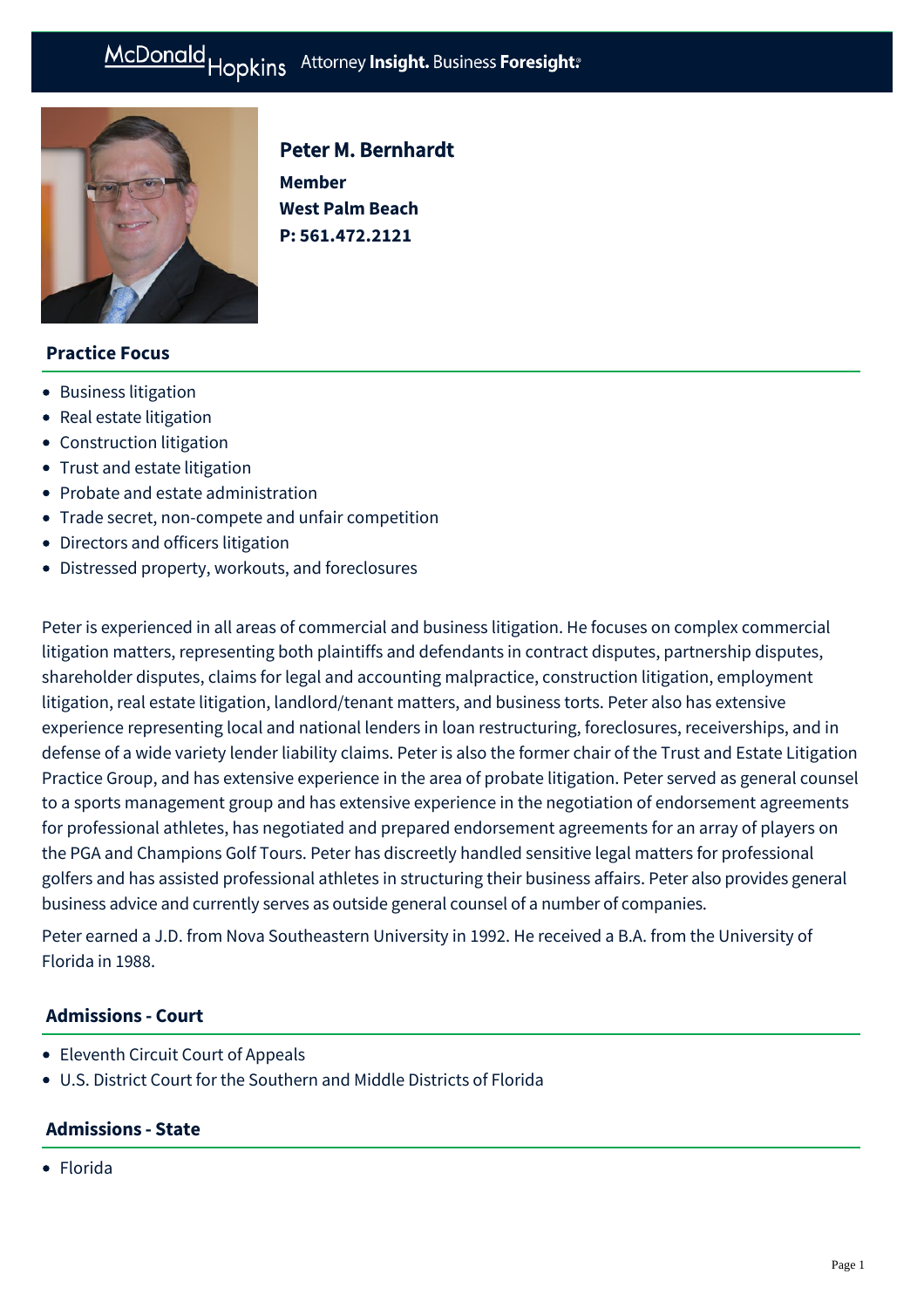# **Education**

- Nova Southeastern University
- University of Florida

#### **Honors and Awards**

- South Florida Legal Guide's "Top Lawyer" (2003, 2004, 2005, 2006, 2007, 2008, 2009, 2014, 2017, 2018, 2019, 2020)
- Sustained Excellence in Sports Law USA & Best Commercial Litigation Practice Florida, AI M&A Awards (2015)
- International M&A awards: Excellence in Florida Business Litigation (2015)
- Selected for inclusion in Florida Super Lawyers (2007, 2009, 2010, 2012-2015, 2017-2021) Only five percent of the lawyers in the state were selected
- Selected for inclusion in the Corporate Counsel Edition of Super Lawyers for Litigation
- Listed in Strathmore's Who's Who (2004)
- Named one of the Best Lawyers in America (2011-2022)
- Honored as a 2020 Lawyer of the Year in Construction Law by Best Lawyers (2020).
- Selected for inclusion as a Top Lawyer in South Florida by the Wall Street Journal (2011, 2012, 2015, 2019-2020)
- Selected among Top Attorneys in Florida and Florida Legal Leader in the Miami Herald (2015)

#### **Professional Membership**

- The Florida Bar
- Palm Beach County Bar Association

#### **Public Service and Volunteerism**

- Probate/Guardianship Practice Committee, Palm Beach County Bar Association
- Past Regional Board Member of The Anti-Defamation League
- Graduate of the 1999-2000 Steinberg Leadership Institute
- Chairman of the 2000-2001 Steinberg Leadership Institute
- Leukemia Society of America's 1995 Brooks Brothers Man of the Year
- Ambassador for the Honda Classic

#### **Alerts**

[Referral sources may be a protected legitimate business interest in Florida](https://mcdonaldhopkins.com/Insights/October-2017/Referral-sources-may-be-a-protected-legitimate-bus)

#### **Blog Posts**

- [Claiming punitive damages in fraud cases](https://mcdonaldhopkins.com/Insights/January-2019/Claiming-punitive-damages-in-fraud-cases-Floridas)
- [Court finds beneficiaries cannot terminate an irrevocable trust](https://mcdonaldhopkins.com/Insights/June-2018/Court-finds-beneficiaries-cannot-terminate-an-irre)